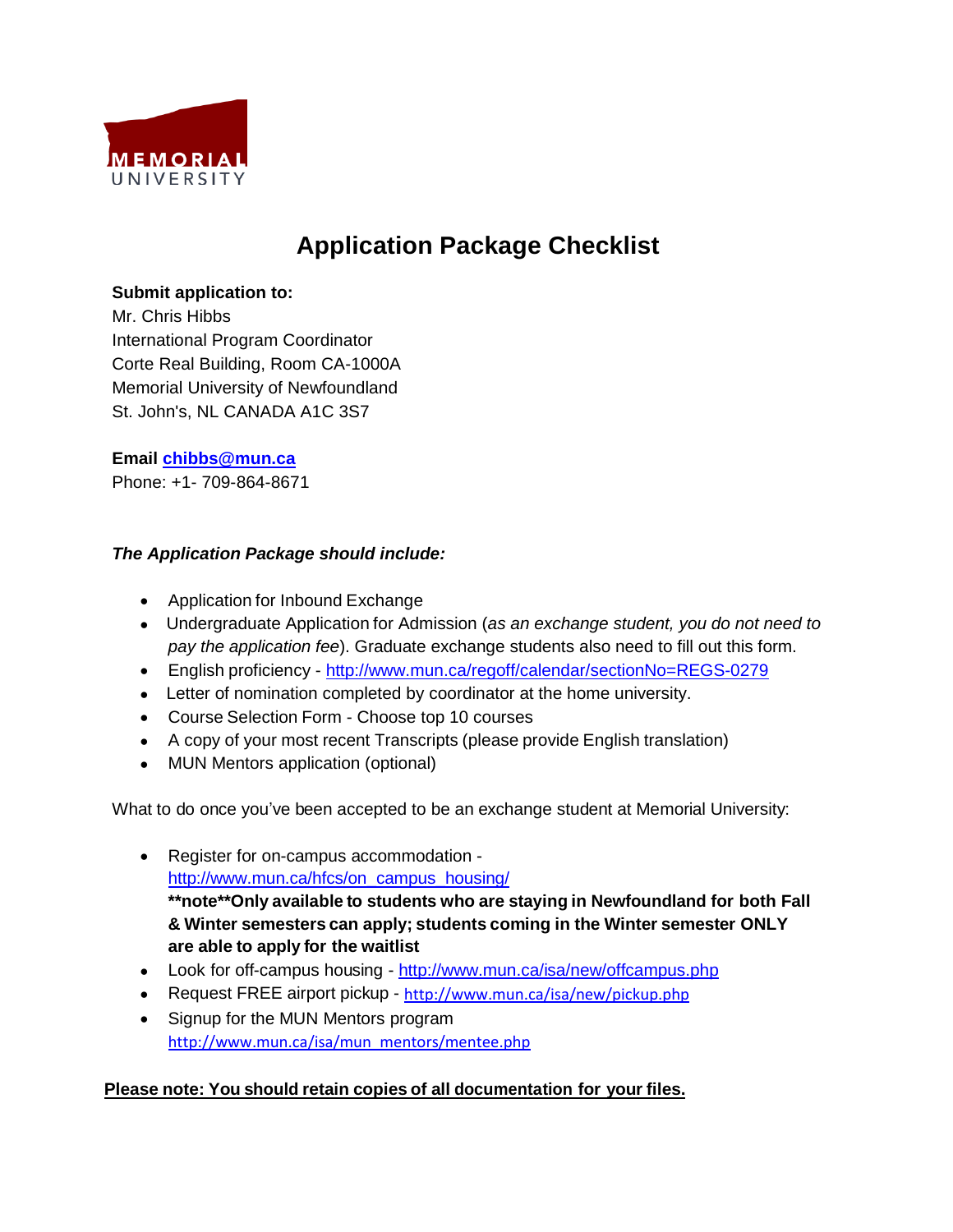

# **Application for Inbound Exchange**

### **Fall 20 Winter 20 Spring 20\_\_\_\_\_\_\_\_\_\_**  To be submitted to Internationalization Office by **: Feb 3rd** – Spring term (May – August) **May 1st** – Fall term (Sept – Dec) **Sept 15th** – Winter term (Jan – Apr) Internationalization Office Corte Real Building, Room 1000A Memorial University of Newfoundland St. John's, NL, A1C 3S7, CANADA Phone: +1 709-864-8671 Fax: +1 709-864-7505 *Questions?* Chris Hibbs - International Program Coordinator • University-wide | [chibbs@mun.ca](mailto:chibbs@mun.ca) Natalie Spracklin – Go Abroad Coordinator • Faculty of Arts | Natalie.spracklin@mun.ca Jinghua Nie - International Officer • Engineering | [jnie@mun.ca](mailto:jnie@mun.ca) Business International Program Office • Faculty of Business | [busihelp@mun.ca](mailto:busihelp@mun.ca)

| Name:   | Place of Birth: |
|---------|-----------------|
|         |                 |
| Email:  | Citizenship:    |
|         |                 |
| Gender: | Date of Birth:  |
|         |                 |

### **Address to which you would like correspondence sent:**

| Address: | Telephone:  |
|----------|-------------|
|          |             |
|          |             |
|          | Cell Phone: |
|          |             |
|          |             |
|          | Email:      |
|          |             |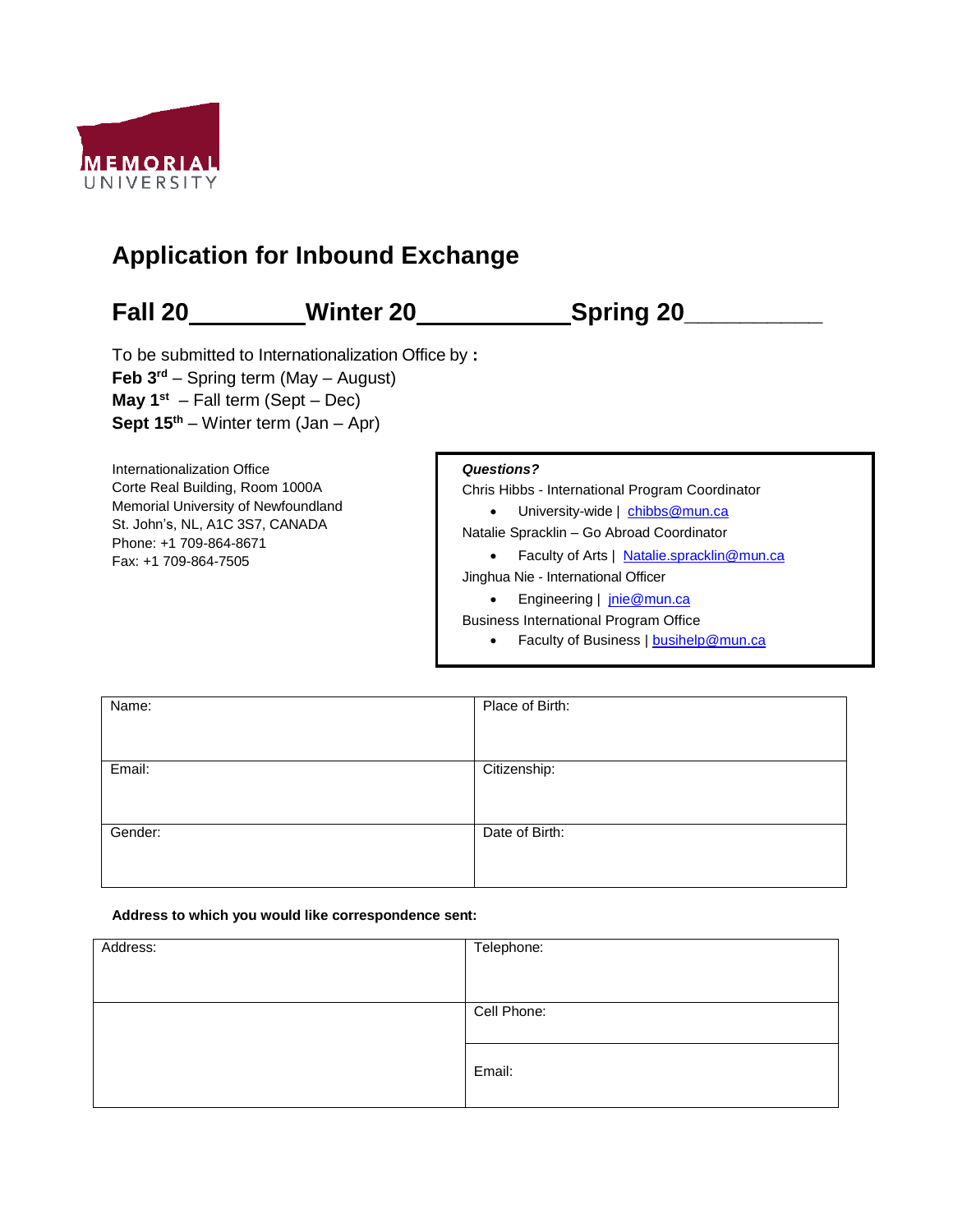| Home University (Full Official Name):                                                       |  |
|---------------------------------------------------------------------------------------------|--|
| Contact person at Home University (ex. Exchange Coordinator):                               |  |
|                                                                                             |  |
| Number of completed years of study at the time of exchange semester at Memorial University: |  |
|                                                                                             |  |
| <b>Current Status:</b>                                                                      |  |
| Undergraduate/Bachelor level                                                                |  |
| Graduate/Masters level                                                                      |  |
| Area of Concentration / Major (if any):                                                     |  |
|                                                                                             |  |
|                                                                                             |  |

### **Emergency Contact Information:**

| Name:         | Address: |
|---------------|----------|
|               |          |
| Relationship: |          |
|               |          |
| Telephone:    |          |
|               |          |
| Cell Phone:   |          |
|               |          |
| Email:        |          |
|               |          |

**Signature Date: Date: Date: Date: Date: Date: Date: Date: Date: Date: Date: Date: Date: Date: Date: Date: Date: Date: Date: Date: Date: Date: Date: Date: Date: Date: D** 

*Memorial University protects your privacy and maintains the confidentiality of your personal information. The information requested on this form is collected under the authority of the Memorial University Act (RSNL 1990 Chapter M-7) and is needed to assign your Memorial University identification number; to process your application for exchange, to verify your qualifications and determine your eligibility for the program; for administration of student records; for provision of student and alumni services; and for university planning and research. Upon acceptance for the exchange program, this information will form part of your student record and will be used to document your progress in an academic program. Students' personal information may be disclosed to academic and administrative units, to federal and provincial agencies as legally required, to student governance associations, and to private health insurance provider(s) as necessary to administer the applicable student health insurance program. If you have any questions concerning the collection and use of this information, please contact the International Program Officer at 1(709) 864-8671.*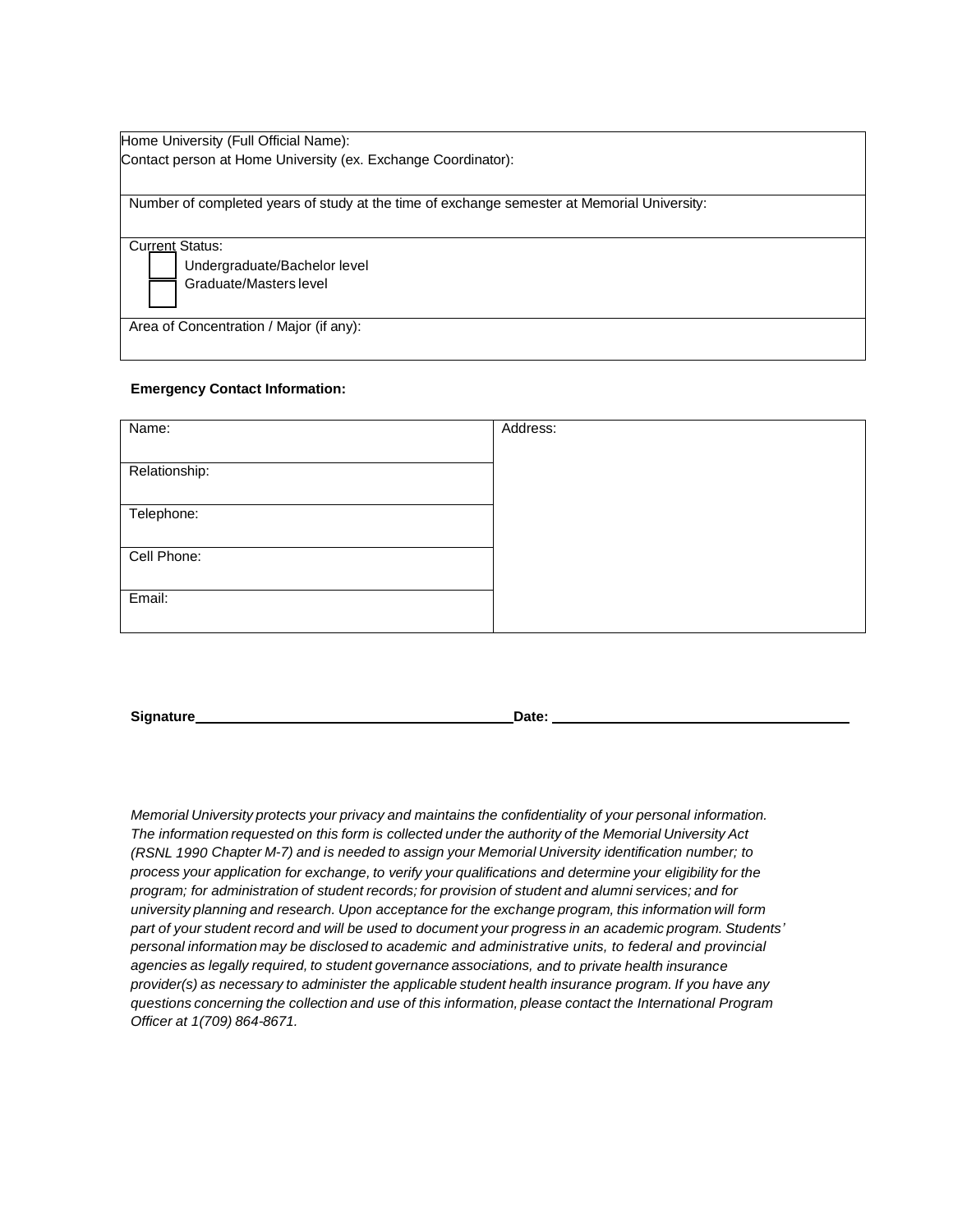| <b>MEMORIAL UNIVERSITY STUDENT NUMBER, SEMESTER, AND CAMPUS</b>                                                                                                                                                                                                                                                                                                                                                                                                                                                                                                                                       |                                                                                                                      |                                                                        |                                                                                                                                                                   |  |  |  |  |  |  |  |
|-------------------------------------------------------------------------------------------------------------------------------------------------------------------------------------------------------------------------------------------------------------------------------------------------------------------------------------------------------------------------------------------------------------------------------------------------------------------------------------------------------------------------------------------------------------------------------------------------------|----------------------------------------------------------------------------------------------------------------------|------------------------------------------------------------------------|-------------------------------------------------------------------------------------------------------------------------------------------------------------------|--|--|--|--|--|--|--|
| Semester and Year for which application is being made:                                                                                                                                                                                                                                                                                                                                                                                                                                                                                                                                                |                                                                                                                      | Memorial University Student Number (if known)                          |                                                                                                                                                                   |  |  |  |  |  |  |  |
| Semester/Year<br><b>General Application Priority Deadline</b>                                                                                                                                                                                                                                                                                                                                                                                                                                                                                                                                         |                                                                                                                      |                                                                        |                                                                                                                                                                   |  |  |  |  |  |  |  |
| Fall (Sept.), 20 _____<br>Fall<br>March 1<br>□<br>Winter<br>Oct. 1                                                                                                                                                                                                                                                                                                                                                                                                                                                                                                                                    |                                                                                                                      | NOTE: Each student who applies for admission to Memorial University is |                                                                                                                                                                   |  |  |  |  |  |  |  |
| Spring (May), 20<br>Spring<br>Feb. 1                                                                                                                                                                                                                                                                                                                                                                                                                                                                                                                                                                  |                                                                                                                      |                                                                        | assigned a unique nine-digit Memorial University student identification<br>number (MUN Student ID). This number is associated with all personal,                  |  |  |  |  |  |  |  |
| Intersession (May)<br>Faculty/School deadlines may also apply<br>_____ Summer Session (July)                                                                                                                                                                                                                                                                                                                                                                                                                                                                                                          |                                                                                                                      |                                                                        | application, and academic information that is captured and stored by the                                                                                          |  |  |  |  |  |  |  |
| NOTE: Separate faculty or school deadlines may also apply. Please consult the                                                                                                                                                                                                                                                                                                                                                                                                                                                                                                                         |                                                                                                                      | Office of the Registrar.                                               | Office of the Registrar and should be quoted on all communication with the                                                                                        |  |  |  |  |  |  |  |
| Calendar for details. While faculty or school deadlines are normally strictly followed,<br>applications for general admission received following the general deadlines will be                                                                                                                                                                                                                                                                                                                                                                                                                        |                                                                                                                      |                                                                        | Have you previously applied to Memorial?<br>$Yes$ $\Box$<br>$\overline{\mathsf{No}}$ $\Box$                                                                       |  |  |  |  |  |  |  |
| received and considered as time and resources permit. International and transfer<br>applicants in particular are advised to apply as early as possible.                                                                                                                                                                                                                                                                                                                                                                                                                                               |                                                                                                                      |                                                                        | Have you previously attended Memorial?<br>$Yes$ $\square$<br><b>No</b>                                                                                            |  |  |  |  |  |  |  |
| CAMPUS: St. John's □                                                                                                                                                                                                                                                                                                                                                                                                                                                                                                                                                                                  |                                                                                                                      |                                                                        | If yes, when did you last attend?                                                                                                                                 |  |  |  |  |  |  |  |
| Grenfell Campus, Corner Brook                                                                                                                                                                                                                                                                                                                                                                                                                                                                                                                                                                         |                                                                                                                      |                                                                        | $Yes$ $\square$<br>No <sup>2</sup><br>Are you employed by Memorial University?                                                                                    |  |  |  |  |  |  |  |
| Off Campus/Distance Education <sup>1</sup>                                                                                                                                                                                                                                                                                                                                                                                                                                                                                                                                                            |                                                                                                                      |                                                                        |                                                                                                                                                                   |  |  |  |  |  |  |  |
| PERSONAL INFORMATION Use your legal name as shown on one of the following documents: Birth Certificate, Passport, Permanent Resident<br>Card, Study Permit, or Marriage Certificate. This name will appear on your University record and official correspondence. It is very important that you advise the Office of<br>the Registrar of any change in your personal information after you have submitted your application including name, address, emergency contact, or citizenship.<br>Full Name: <u>Cast/Family</u><br>Title:<br>(Mr., Mrs., Ms., Dr., etc.)<br>Previous Surname (if applicable): |                                                                                                                      | Preferred First Name:                                                  | (First)<br>(Second)                                                                                                                                               |  |  |  |  |  |  |  |
| Permanent mailing/delivery address: Paper-based correspondence from the Office of the Registrar will be addressed as you specify below. For international students<br>it is important that the mailing address be a street address including a building and apartment number, if applicable.                                                                                                                                                                                                                                                                                                          |                                                                                                                      |                                                                        |                                                                                                                                                                   |  |  |  |  |  |  |  |
|                                                                                                                                                                                                                                                                                                                                                                                                                                                                                                                                                                                                       |                                                                                                                      |                                                                        |                                                                                                                                                                   |  |  |  |  |  |  |  |
|                                                                                                                                                                                                                                                                                                                                                                                                                                                                                                                                                                                                       |                                                                                                                      |                                                                        |                                                                                                                                                                   |  |  |  |  |  |  |  |
|                                                                                                                                                                                                                                                                                                                                                                                                                                                                                                                                                                                                       |                                                                                                                      |                                                                        |                                                                                                                                                                   |  |  |  |  |  |  |  |
|                                                                                                                                                                                                                                                                                                                                                                                                                                                                                                                                                                                                       |                                                                                                                      |                                                                        | Cell: (                                                                                                                                                           |  |  |  |  |  |  |  |
| $\bigcirc$ E-mail: $\bigcirc$<br>$Fax:$ (<br>E-mail correspondence: You must have a valid e-mail address to complete an application. Be sure to check your e-mail filters to ensure you will receive messages from<br>@mun.ca accounts. Subsequent to your provisional or final acceptance to Memorial University, it is your responsibility to check your @mun.ca e-mail frequently. Use your<br>@mun.ca e-mail account here if you have attended Memorial since September 2007.<br><b>Country of Residence</b> (At time of application):                                                            |                                                                                                                      |                                                                        | <b>If Canada, Province/Territory:</b> Postal Code:                                                                                                                |  |  |  |  |  |  |  |
|                                                                                                                                                                                                                                                                                                                                                                                                                                                                                                                                                                                                       |                                                                                                                      |                                                                        | Aboriginal People: An Aboriginal person is a North                                                                                                                |  |  |  |  |  |  |  |
| Date of Birth:<br>Gender:<br>(Day) (Month) (Year)                                                                                                                                                                                                                                                                                                                                                                                                                                                                                                                                                     | <b>Female</b>                                                                                                        | Male <sub>D</sub>                                                      | American Indian or a member of a First Nation, a Metis, or                                                                                                        |  |  |  |  |  |  |  |
| MCP Number (Required for NL high school applicants only):                                                                                                                                                                                                                                                                                                                                                                                                                                                                                                                                             |                                                                                                                      |                                                                        | Inuit. North American Indians or members of a First Nation<br>include status, treaty or registered Indians, as well as non-<br>status and non-registered Indians. |  |  |  |  |  |  |  |
| Social Insurance Number (SIN) [optional]:                                                                                                                                                                                                                                                                                                                                                                                                                                                                                                                                                             | <u> 1980 - Jan Stein Bernstein, mars and der Stein Bernstein und der Stein Bernstein und der Stein Bernstein und</u> |                                                                        | No $\square$<br>Are you an Aboriginal person?<br>Yes $\Box$                                                                                                       |  |  |  |  |  |  |  |
| <b>NEXT OF KIN/EMERGENCY CONTACT</b><br>May we discuss your application or admission status with this person? Yes $\square$ No $\square$<br>Title: _______________________ Full Name:                                                                                                                                                                                                                                                                                                                                                                                                                 |                                                                                                                      |                                                                        | Relationship                                                                                                                                                      |  |  |  |  |  |  |  |
| (Last/Family)<br>(Mr., Mrs., Ms., Dr., etc.)                                                                                                                                                                                                                                                                                                                                                                                                                                                                                                                                                          |                                                                                                                      | (First)                                                                | to applicant:                                                                                                                                                     |  |  |  |  |  |  |  |
| SAME AS PERMANENT MAILING ADDRESS                                                                                                                                                                                                                                                                                                                                                                                                                                                                                                                                                                     | E-mail:                                                                                                              |                                                                        |                                                                                                                                                                   |  |  |  |  |  |  |  |
|                                                                                                                                                                                                                                                                                                                                                                                                                                                                                                                                                                                                       |                                                                                                                      |                                                                        | City/Town: 2008 2009 2010 2010 2010 2010 2010 2011 2022 2023 2024 2022 2023 2024 2022 2023 2024 2022 2023 2024                                                    |  |  |  |  |  |  |  |
| Province/Territory/State: __________________________________ Country:                                                                                                                                                                                                                                                                                                                                                                                                                                                                                                                                 |                                                                                                                      |                                                                        |                                                                                                                                                                   |  |  |  |  |  |  |  |
| <mark>Telephone # (Home): ( )</mark>                                                                                                                                                                                                                                                                                                                                                                                                                                                                                                                                                                  | (Work): (                                                                                                            |                                                                        | (Cell): ( )                                                                                                                                                       |  |  |  |  |  |  |  |
| <b>CITIZENSHIP/RESIDENCY STATUS</b> Do you hold Canadian citizenship? YES<br>If no: Do you hold a valid Permanent Resident Card (PRC) issued by the Government of Canada?<br>Country of citizenship:                                                                                                                                                                                                                                                                                                                                                                                                  |                                                                                                                      | $YES$ $\Box$                                                           | $NO$ $\Box$<br>$NO$ $\Box$                                                                                                                                        |  |  |  |  |  |  |  |
| If you do not have Canadian citizenship or a PRC (see above), you may require a <b>Study Permit</b> in order to legally study in Canada. Please visit the Citizenship and<br>Immigration Canada website http://www.cic.gc.ca/english/study/study.asp for further advice.                                                                                                                                                                                                                                                                                                                              |                                                                                                                      |                                                                        |                                                                                                                                                                   |  |  |  |  |  |  |  |
| <b>ENGLISH PROFICIENCY</b> English is the primary language of instruction at Memorial University. If your first language is not English:                                                                                                                                                                                                                                                                                                                                                                                                                                                              |                                                                                                                      |                                                                        |                                                                                                                                                                   |  |  |  |  |  |  |  |
| First language:<br>nnet tanguage.<br>Do you plan to enroll in Memorial University's Intensive English Program (IEP)? YES □                                                                                                                                                                                                                                                                                                                                                                                                                                                                            |                                                                                                                      | $NO$ $\Box$                                                            |                                                                                                                                                                   |  |  |  |  |  |  |  |
| If Yes:                                                                                                                                                                                                                                                                                                                                                                                                                                                                                                                                                                                               |                                                                                                                      |                                                                        |                                                                                                                                                                   |  |  |  |  |  |  |  |
| than the semester when you intend to enrol in the IEP.                                                                                                                                                                                                                                                                                                                                                                                                                                                                                                                                                |                                                                                                                      |                                                                        |                                                                                                                                                                   |  |  |  |  |  |  |  |
| If No: Please indicate how you intend to provide proof of English proficiency: [1] (1] [1] (e.g. TOEFL, IELTS)<br>Please refer to the University Calendar at www.mun.ca/regoff/calendar/ for further information regarding requir                                                                                                                                                                                                                                                                                                                                                                     |                                                                                                                      |                                                                        |                                                                                                                                                                   |  |  |  |  |  |  |  |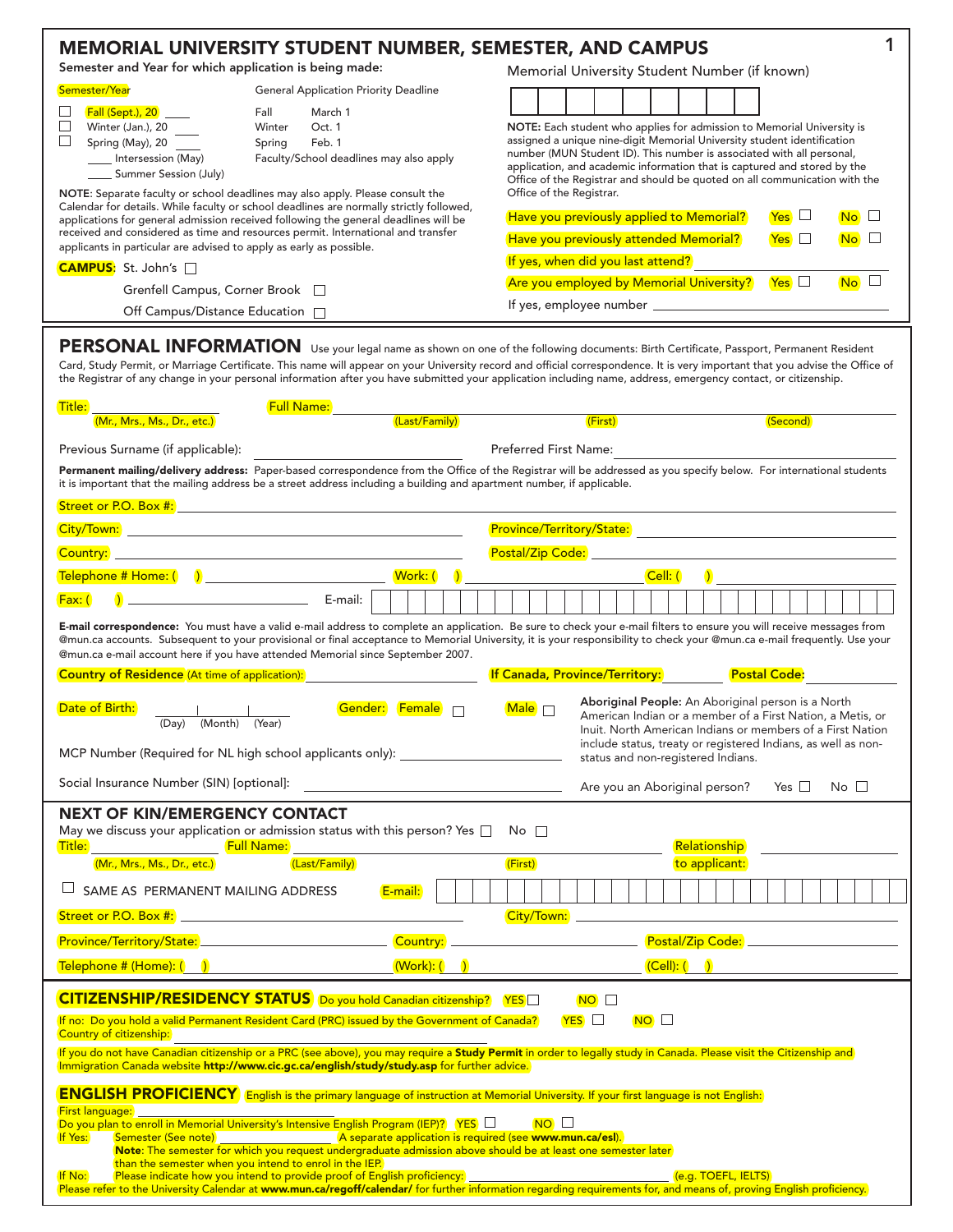| <b>PRIOR EDUCATION</b>                                                                                                                                                                                                                                                                                                                                                                                                                                   |                                                                        |                                                                                                     |                                                                                                           |                                  | $\overline{2}$                                                                                                                                                                                                                                                                                |
|----------------------------------------------------------------------------------------------------------------------------------------------------------------------------------------------------------------------------------------------------------------------------------------------------------------------------------------------------------------------------------------------------------------------------------------------------------|------------------------------------------------------------------------|-----------------------------------------------------------------------------------------------------|-----------------------------------------------------------------------------------------------------------|----------------------------------|-----------------------------------------------------------------------------------------------------------------------------------------------------------------------------------------------------------------------------------------------------------------------------------------------|
| HIGH SCHOOL/SECONDARY SCHOOL: List all current or former schools attended (not applicable for previous Memorial University students<br>seeking readmission, visitors, or transfer applicants who have been awarded a degree by another recognized post-secondary institute).                                                                                                                                                                             |                                                                        |                                                                                                     |                                                                                                           |                                  |                                                                                                                                                                                                                                                                                               |
| Name of Institution                                                                                                                                                                                                                                                                                                                                                                                                                                      | Province/Country                                                       |                                                                                                     | From<br>(MM/YYYY)                                                                                         | To<br>(MM/YYYY)                  | Language<br>of Instruction                                                                                                                                                                                                                                                                    |
|                                                                                                                                                                                                                                                                                                                                                                                                                                                          |                                                                        |                                                                                                     |                                                                                                           |                                  |                                                                                                                                                                                                                                                                                               |
| $\overline{2}$ .                                                                                                                                                                                                                                                                                                                                                                                                                                         |                                                                        |                                                                                                     |                                                                                                           |                                  |                                                                                                                                                                                                                                                                                               |
| Month/Year High School Diploma Completed/Expected:                                                                                                                                                                                                                                                                                                                                                                                                       |                                                                        |                                                                                                     |                                                                                                           |                                  |                                                                                                                                                                                                                                                                                               |
| Please indicate whether you have completed courses or received a Certificate or Diploma in any of the following:                                                                                                                                                                                                                                                                                                                                         |                                                                        |                                                                                                     |                                                                                                           |                                  |                                                                                                                                                                                                                                                                                               |
| IB (International Baccalaureate) full AP (Advanced Placement)                                                                                                                                                                                                                                                                                                                                                                                            |                                                                        |                                                                                                     | □ GCE "O" Levels                                                                                          |                                  | $\Box$ WAEC<br>□ "A" Levels □ OTHER                                                                                                                                                                                                                                                           |
| POST-SECONDARY Complete this section if you have ever attended any post-secondary institution(s) other than Memorial University. Use additional<br>paper if you have attended more than three institutions. Be certain to include all institutions, regardless of the length of attendance, whether or not<br>courses were completed, or whether or not you believe the record will have a bearing on your admission or eligibility for transfer credit. |                                                                        |                                                                                                     |                                                                                                           |                                  |                                                                                                                                                                                                                                                                                               |
| The withholding of requested information on this application is a serious offence and may result in penalties under the University's Regulations<br>governing Academic Misconduct. Please see the General Regulations in the University Calendar at www.mun.ca/regoff/calendar.php.                                                                                                                                                                      |                                                                        |                                                                                                     |                                                                                                           |                                  |                                                                                                                                                                                                                                                                                               |
| Name of Institution                                                                                                                                                                                                                                                                                                                                                                                                                                      | <b>Province/Country</b>                                                |                                                                                                     | <b>From</b><br>(MM/YYYY)                                                                                  | $\overline{10}$<br>(MM/YYYY)     | Language<br>of Instruction                                                                                                                                                                                                                                                                    |
|                                                                                                                                                                                                                                                                                                                                                                                                                                                          |                                                                        |                                                                                                     |                                                                                                           |                                  |                                                                                                                                                                                                                                                                                               |
|                                                                                                                                                                                                                                                                                                                                                                                                                                                          |                                                                        |                                                                                                     |                                                                                                           |                                  |                                                                                                                                                                                                                                                                                               |
| Please indicate whether you are completing, or have completed, one of the following College of the North Atlantic programs:                                                                                                                                                                                                                                                                                                                              |                                                                        |                                                                                                     |                                                                                                           |                                  |                                                                                                                                                                                                                                                                                               |
| <b>CAS College Transition Year</b><br>ப                                                                                                                                                                                                                                                                                                                                                                                                                  |                                                                        | CAS College/University Transfer Year                                                                |                                                                                                           |                                  |                                                                                                                                                                                                                                                                                               |
| Two or Three-Year Diploma Program                                                                                                                                                                                                                                                                                                                                                                                                                        |                                                                        | $\Box$ Other:                                                                                       |                                                                                                           |                                  |                                                                                                                                                                                                                                                                                               |
| Degree(s)/Diploma(s)/Certificate(s) Awarded. Include Credential, Date Awarded and Institution                                                                                                                                                                                                                                                                                                                                                            |                                                                        |                                                                                                     |                                                                                                           |                                  |                                                                                                                                                                                                                                                                                               |
| $\overline{1}$ . The contract of the contract of the contract of the contract of the contract of the contract of the contract of the contract of the contract of the contract of the contract of the contract of the contract of the                                                                                                                                                                                                                     |                                                                        |                                                                                                     |                                                                                                           |                                  |                                                                                                                                                                                                                                                                                               |
|                                                                                                                                                                                                                                                                                                                                                                                                                                                          |                                                                        |                                                                                                     |                                                                                                           |                                  |                                                                                                                                                                                                                                                                                               |
|                                                                                                                                                                                                                                                                                                                                                                                                                                                          |                                                                        |                                                                                                     |                                                                                                           |                                  |                                                                                                                                                                                                                                                                                               |
| <b>PROGRAM OF STUDY</b>                                                                                                                                                                                                                                                                                                                                                                                                                                  |                                                                        |                                                                                                     |                                                                                                           |                                  | Visiting student applicants may not declare a program of study (that is, a                                                                                                                                                                                                                    |
| <b>ARTS, FACULTY OF:</b>                                                                                                                                                                                                                                                                                                                                                                                                                                 |                                                                        |                                                                                                     |                                                                                                           |                                  | degree or major). However, please circle the academic unit and program                                                                                                                                                                                                                        |
| <b>Bachelor of Arts</b><br>П                                                                                                                                                                                                                                                                                                                                                                                                                             |                                                                        |                                                                                                     |                                                                                                           |                                  | area, as listed in this section of the application, that best fits your area of                                                                                                                                                                                                               |
| In the Faculty of Arts, direct en                                                                                                                                                                                                                                                                                                                                                                                                                        | interest.                                                              |                                                                                                     |                                                                                                           |                                  |                                                                                                                                                                                                                                                                                               |
| second major or a minor for the Bachelor of Arts degree and should declare their full program by the end of their second year of study. A<br>of Science, Faculty of Business Administration and the School of Music.                                                                                                                                                                                                                                     |                                                                        |                                                                                                     |                                                                                                           |                                  | complete listing of minor programs in the Faculty of Arts can be found in the University Calendar. Minors can also be selected from the Faculty                                                                                                                                               |
| second year or beyond. Please see the University Calendar for details.                                                                                                                                                                                                                                                                                                                                                                                   |                                                                        |                                                                                                     |                                                                                                           |                                  | Honours degrees are available in many of the majors listed. Limited-entry majors are also available by separate application to students in their                                                                                                                                              |
| MAJOR(S) (circle one):                                                                                                                                                                                                                                                                                                                                                                                                                                   |                                                                        |                                                                                                     |                                                                                                           |                                  |                                                                                                                                                                                                                                                                                               |
| <b>ANTHROPOLOGY</b><br>ARCHAEOLOGY<br><b>CANADIAN STUDIES*</b><br><b>CLASSICS</b><br><b>COMMUNICATIONS STUDIES</b>                                                                                                                                                                                                                                                                                                                                       | <b>ECONOMICS</b><br><b>ENGLISH</b><br><b>FOLKLORE</b><br><b>FRENCH</b> | <b>GEOGRAPHY</b><br><b>GERMAN</b><br><b>HISTORY</b><br><b>LAW AND SOCIETY</b><br><b>LINGUISTICS</b> | MEDIEVAL STUDIES*<br><b>PHILOSOPHY</b><br>POLICE STUDIES<br>POLITICAL SCIENCE<br><b>RELIGIOUS STUDIES</b> | <b>RUSSIAN</b><br><b>SPANISH</b> | <b>SOCIOLOGY</b><br><b>WOMEN'S STUDIES</b>                                                                                                                                                                                                                                                    |
| *Indicated disciplines are available as second majors only.                                                                                                                                                                                                                                                                                                                                                                                              |                                                                        |                                                                                                     |                                                                                                           |                                  |                                                                                                                                                                                                                                                                                               |
| Note: Returning students who wish to continue with their previous program of study (that is, second major or minor) should contact the<br>Registrar's Office at reghelp@mun.ca following submission of this application.                                                                                                                                                                                                                                 |                                                                        |                                                                                                     |                                                                                                           |                                  |                                                                                                                                                                                                                                                                                               |
| for diploma programs in the Faculty of Arts is required. Applicants interested in one of these programs should select Bachelor of Arts<br>for further program and contact information.)                                                                                                                                                                                                                                                                  |                                                                        |                                                                                                     |                                                                                                           |                                  | DIPLOMAS: Limited-entry diploma programs are available in the areas listed below. Submission of a supplementary application for admission<br>(selection of a major or minor is not necessary) on this application and contact the Office of the Dean of Arts for details (see www.mun.ca/arts |
| <b>APPLIED ETHICS</b><br><b>CREATIVE WRITING</b><br>ENGLISH AS A SECOND LANGUAGE                                                                                                                                                                                                                                                                                                                                                                         |                                                                        | <b>GEOGRAPHIC INFORMATION SYSTEMS</b><br><b>HERITAGE RESOURCES</b>                                  | <b>POLICE STUDIES*</b>                                                                                    | PROFESSIONAL WRITING             | PERFORMANCE AND COMMUNICATIONS MEDIA                                                                                                                                                                                                                                                          |
| consult the University Calendar or the Program Coordinator in the Faculty of Arts for further information.                                                                                                                                                                                                                                                                                                                                               |                                                                        |                                                                                                     |                                                                                                           |                                  | * The Diploma in Police Studies is available only to eligible applicants who are recruit cadets of the Royal Newfoundland Constabulary. Please                                                                                                                                                |
|                                                                                                                                                                                                                                                                                                                                                                                                                                                          |                                                                        |                                                                                                     |                                                                                                           |                                  |                                                                                                                                                                                                                                                                                               |

**Preliminary Year Programs:** Pre-Psychology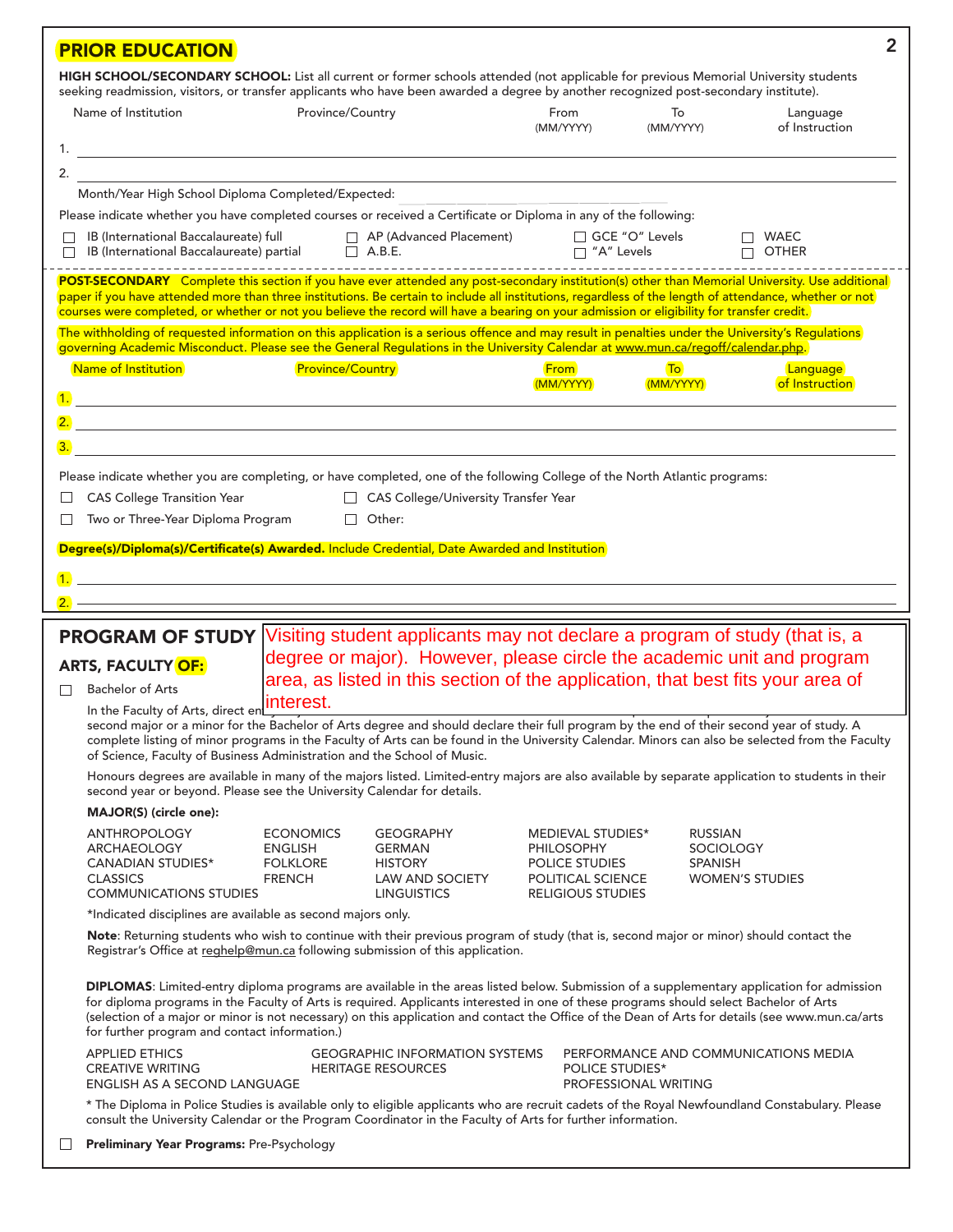|                            | 3<br><b>BUSINESS ADMINISTRATION, FACULTY OF:</b>                                                                                                                                                                                                                                                                                                                                                                                                                                                                         |
|----------------------------|--------------------------------------------------------------------------------------------------------------------------------------------------------------------------------------------------------------------------------------------------------------------------------------------------------------------------------------------------------------------------------------------------------------------------------------------------------------------------------------------------------------------------|
|                            | <b>Bachelor of Business Administration</b>                                                                                                                                                                                                                                                                                                                                                                                                                                                                               |
| ⊔                          | Bachelor of Commerce (Co-operative) - First Year (Term A/B)                                                                                                                                                                                                                                                                                                                                                                                                                                                              |
|                            | NOTE: Direct entry to first year of the Bachelor of Commerce (Co-operative) program is available only for fall semester and only to students<br>who have not previously attended any post-secondary institution, including Memorial University. If either of these conditions does not apply,<br>you should select pre-business, or one of the other Faculty of Business Degree options in this section.                                                                                                                 |
| $\Box$                     | Pre-Business Administration/Commerce (Select this if you intend<br>Pre-International Bachelor of Business Administration (select this if<br>to seek admission to a Business program but are unsure of which<br>you intend to apply for admission to the iBBA program but have not<br>$\Box$<br>one or if you are not eligible)<br>yet met admission requirements for that program.)                                                                                                                                      |
|                            | * NOTE: A supplementary Faculty of Business Administration application form must also be submitted if you select one of the following options:                                                                                                                                                                                                                                                                                                                                                                           |
| $\perp$                    | Bachelor of Commerce (Co-operative) - admission beyond Term A/B (select this only if you are confident that you meet the related entrance<br>requirements.)                                                                                                                                                                                                                                                                                                                                                              |
| $\Box$                     | International Bachelor of Business Administration (select this only if you are confident you have met iBBA admission requirements. If you have<br>not, or are uncertain, select Pre-International Bachelor of Business Administration above.)                                                                                                                                                                                                                                                                            |
| $\Box$                     | Diploma in Business Administration (NOTE: Verification of 5 years full-time work experience required.)                                                                                                                                                                                                                                                                                                                                                                                                                   |
|                            | <b>EDUCATION, FACULTY OF:</b>                                                                                                                                                                                                                                                                                                                                                                                                                                                                                            |
| ப                          | Pre-Education (Primary/Elementary)                                                                                                                                                                                                                                                                                                                                                                                                                                                                                       |
|                            | * NOTE: A supplementary Faculty of Education application form must be submitted if you have completed the requirements as set down in the                                                                                                                                                                                                                                                                                                                                                                                |
| ⊔<br>$\Box$<br>$\Box$<br>ப | University Calendar and wish to apply or reapply for any of the following programs:<br><b>Diploma Programs:</b><br>B.Ed. (Primary/Elementary) _ Consecutive _ Integrated  <br>B.Ed. (Native & Northern)<br>Diploma in Adult Teacher Education<br>B.Ed. (Primary/Elementary) as a second degree<br><b>B.Special Ed.</b><br>Diploma in Native & Northern Education (TEPL)<br>$\Box$<br>B.Ed. (Intermediate/Secondary)<br>П<br>B.Mus.Ed. (2nd degree)<br>Diploma in Post-Secondary Education<br>□<br>B.Ed. (Post-Secondary) |
|                            | Conjoint Programs: $\Box$ B.Mus. & B.Mus.Ed. (NOTE: Available only for students formally admitted to the School of Music.)<br>B.Ed. (Intermediate/Secondary) & Diploma in Technology Education                                                                                                                                                                                                                                                                                                                           |
| $\Box$                     | Post-education students: If you have been awarded a Bachelor's Degree in Education and wish to register for further undergraduate courses in<br>Education for upgrading purposes please check this section.                                                                                                                                                                                                                                                                                                              |
|                            | NOTE: Post-secondary instructors wishing to complete undergraduate degree courses to meet the requirements for the Government of<br>Newfoundland and Labrador's Post-Secondary Instructors Certificate (PSIC) should select "Other Students" on the last page of this form for the<br>Program of Study and, upon submission of this completed application, contact the Faculty of Education directly at 864-3485 for advice regarding<br>additional requirements for course registration eligibility.                    |
|                            | <b>ENGINEERING AND APPLIED SCIENCE, FACULTY OF:</b>                                                                                                                                                                                                                                                                                                                                                                                                                                                                      |
|                            | Bachelor of Engineering - Engineering One (First Year) (Entry to Engineering One is available for the fall semester only.)                                                                                                                                                                                                                                                                                                                                                                                               |
|                            | *NOTE: A Supplementary Faculty of Engineering and Applied Science Application is required.                                                                                                                                                                                                                                                                                                                                                                                                                               |
|                            | Bachelor of Engineering - Term 3 or Beyond                                                                                                                                                                                                                                                                                                                                                                                                                                                                               |
|                            | <b>FISHERIES AND MARINE INSTITUTE:</b>                                                                                                                                                                                                                                                                                                                                                                                                                                                                                   |
|                            | <b>Bachelor of Maritime Studies</b><br>□ Bachelor of Technology<br><b>Pre-Maritime Studies</b><br>$\Box$ Pre-Technology                                                                                                                                                                                                                                                                                                                                                                                                  |
|                            | NOTE: Please see the University Calendar for details regarding the specific admission requirements, beyond those for general admission, that exist<br>for the Bachelor of Maritime Studies and Bachelor of Technology.                                                                                                                                                                                                                                                                                                   |
| $\Box$<br>$\Box$           | HUMAN KINETICS AND RECREATION, SCHOOL OF:<br>* NOTE: A supplementary School of Human Kinetics and Recreation application form must also be submitted.<br>Bachelor of Physical Education (Co-operative): ____ General Option ____ Teaching Option<br>Bachelor of Physical Education: ___General Option ____Teaching Option                                                                                                                                                                                                |
| $\Box$                     | Bachelor of Recreation (Co-operative) □ Bachelor of Recreation □ Bachelor of Kinesiology (Co-operative)<br>$\Box$ Bachelor of Kinesiology                                                                                                                                                                                                                                                                                                                                                                                |
|                            | LIFELONG LEARNING, DIVISION OF:<br>Certificate Programs:<br><b>Business Administration</b><br><b>Public Administration</b><br><b>Library Studies</b><br>Regional Policy and Development                                                                                                                                                                                                                                                                                                                                  |
|                            | Newfoundland Studies<br>Criminology                                                                                                                                                                                                                                                                                                                                                                                                                                                                                      |

\* Supplementary application forms are available online to download, print, complete and enclose with this application at www.mun.ca/regoff/supp\_fac\_forms.php.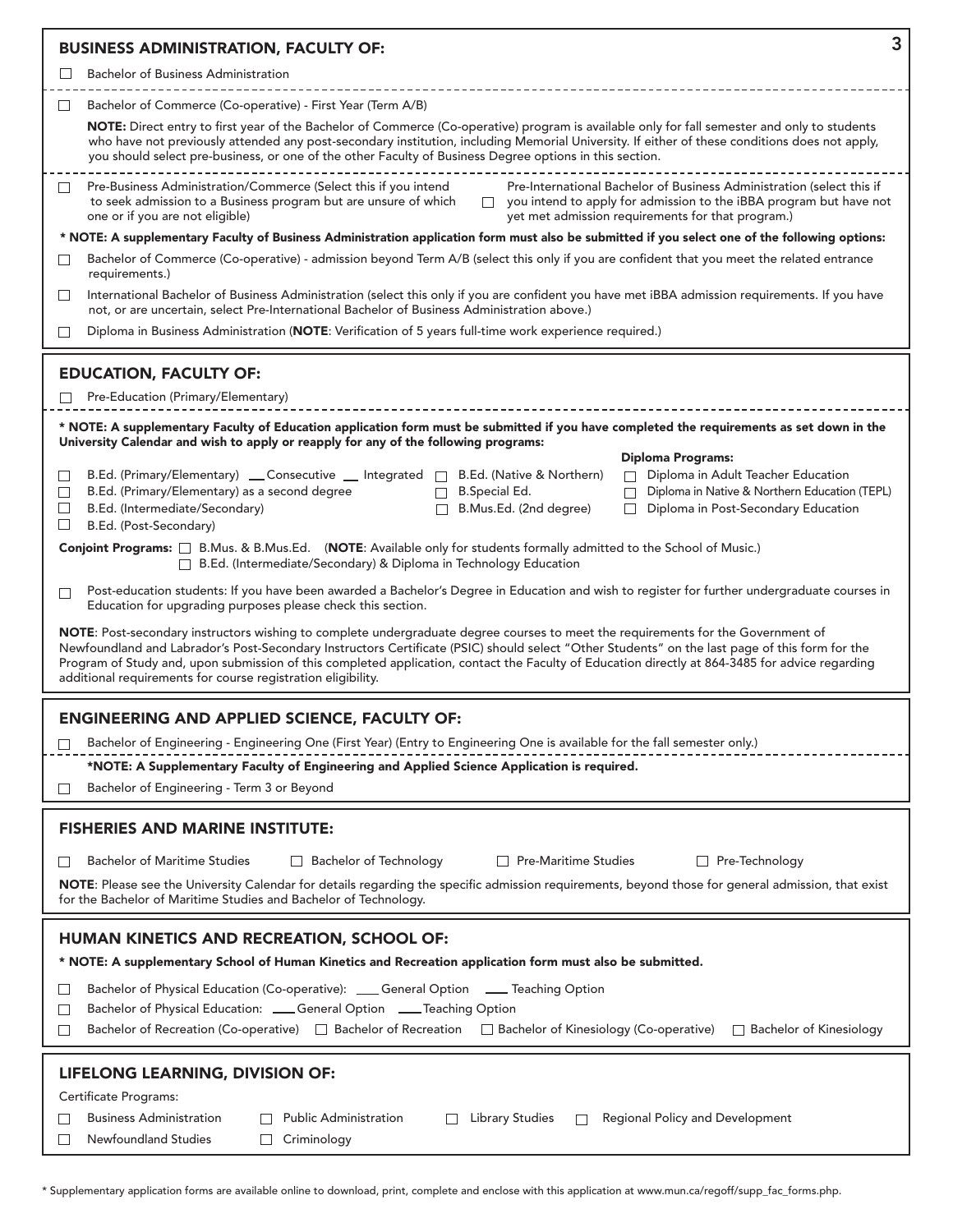| 4<br>MUSIC, SCHOOL OF: * NOTE: A supplementary School of Music application form must also be submitted.<br><b>Bachelor of Music</b>                                                                                                                                                                                                                                                                                                                                                                                                                                                                                                                                                                                                                                                                                                                                                                                                                                                                                                                                                                                                                                                                                                                                                                                                                                                                                                                                                                                                                                                                                                                                                                                                                                                                                                                                                                                                                                                                                                                                                                                           |
|-------------------------------------------------------------------------------------------------------------------------------------------------------------------------------------------------------------------------------------------------------------------------------------------------------------------------------------------------------------------------------------------------------------------------------------------------------------------------------------------------------------------------------------------------------------------------------------------------------------------------------------------------------------------------------------------------------------------------------------------------------------------------------------------------------------------------------------------------------------------------------------------------------------------------------------------------------------------------------------------------------------------------------------------------------------------------------------------------------------------------------------------------------------------------------------------------------------------------------------------------------------------------------------------------------------------------------------------------------------------------------------------------------------------------------------------------------------------------------------------------------------------------------------------------------------------------------------------------------------------------------------------------------------------------------------------------------------------------------------------------------------------------------------------------------------------------------------------------------------------------------------------------------------------------------------------------------------------------------------------------------------------------------------------------------------------------------------------------------------------------------|
| NURSING, SCHOOL OF: * NOTE: A supplementary School of Nursing application form and supporting documents must also be<br>submitted.                                                                                                                                                                                                                                                                                                                                                                                                                                                                                                                                                                                                                                                                                                                                                                                                                                                                                                                                                                                                                                                                                                                                                                                                                                                                                                                                                                                                                                                                                                                                                                                                                                                                                                                                                                                                                                                                                                                                                                                            |
| BN (Collaborative):<br>4 Year Option<br>__ Fast-Track Option<br>BN (Post RN)<br>__ LPN Bridging<br>$\Box$                                                                                                                                                                                                                                                                                                                                                                                                                                                                                                                                                                                                                                                                                                                                                                                                                                                                                                                                                                                                                                                                                                                                                                                                                                                                                                                                                                                                                                                                                                                                                                                                                                                                                                                                                                                                                                                                                                                                                                                                                     |
| <b>PHARMACY, SCHOOL OF:</b><br>Pre-Pharmacy<br>П<br>* NOTE: A supplementary School of Pharmacy application form must also be submitted.<br>Bachelor of Science (Pharmacy)<br>$\perp$                                                                                                                                                                                                                                                                                                                                                                                                                                                                                                                                                                                                                                                                                                                                                                                                                                                                                                                                                                                                                                                                                                                                                                                                                                                                                                                                                                                                                                                                                                                                                                                                                                                                                                                                                                                                                                                                                                                                          |
| <b>SCIENCE, FACULTY OF:</b><br><b>Bachelor of Science</b><br>ப<br>This form cannot be used to declare a major in the Bachelor of Science Degree (see note). Admission to majors in this faculty is normally available<br>following completion of 30 credit hours of specific courses and only upon approval of the relevant department. The list of available majors below is<br>provided for information only. Honours programs are available in all majors. Joint programs are available in a number of areas. Minors are available<br>from a selection of the areas listed below as well as from the Faculty of Business Administration, the School of Music, and areas in the Faculty of<br>Arts listing of this application.<br>Available Majors: Applied Mathematics, Behavioural Neuroscience, Behavioural Neuroscience (Co-operative), Biochemistry, Biochemistry<br>(Nutrition), Biology, Cell and Molecular Biology, Chemistry, Computer Science, Earth Sciences, Ecology and Conservation Biology, Economics,<br>Economics (Co-operative), Environmental Physics, Geography, Marine Biology, Pure Mathematics, Nutrition (Dietetics Option)*, Physics, Psychology,<br>Psychology (Co-operative), Statistics.<br>*Under the terms of an agreement between Memorial University and Acadia University, selected students may complete the first two years of<br>Acadia's Bachelor of Science in Nutrition (Dietetics option) at Memorial and complete the final two years of the program at Acadia University.<br>Please consult the University Calendar for details.<br>NOTE: Returning students who wish to continue with their previous program of study should contact the Registrar's Office at reghelp@mun.ca<br>following submission of this application. In lieu of declaring a major, applicants may select one of the preliminary year programs below to indicate<br>their area of academic interest.<br><b>Preliminary Year Programs:</b><br><b>Pre-Earth Sciences</b><br>Pre-Biochemistry<br>Pre-Biology<br>Pre-Chemistry<br>Pre-Biochemistry (Nutrition)<br>Pre-Psychology<br>$\Box$<br>$\Box$<br>$\Box$ |
| SOCIAL WORK, SCHOOL OF:<br>If you are entering first-year studies at Memorial University and/or you have not completed the university course prerequisites for admission to the<br>Social Work programs noted below, you should select the following:<br>Pre-Social Work<br>П<br>* NOTE: A supplementary School of Social Work application form must also be submitted if you select one of the following options:<br>Bachelor of Social Work (as a second degree)<br>Bachelor of Social Work (as a first degree)<br>П                                                                                                                                                                                                                                                                                                                                                                                                                                                                                                                                                                                                                                                                                                                                                                                                                                                                                                                                                                                                                                                                                                                                                                                                                                                                                                                                                                                                                                                                                                                                                                                                        |
|                                                                                                                                                                                                                                                                                                                                                                                                                                                                                                                                                                                                                                                                                                                                                                                                                                                                                                                                                                                                                                                                                                                                                                                                                                                                                                                                                                                                                                                                                                                                                                                                                                                                                                                                                                                                                                                                                                                                                                                                                                                                                                                               |
| <b>GRENFELL CAMPUS - CORNER BROOK</b><br>All degree programs at Grenfell Campus are available for direct entry from high school. You may formally declare your major in the following<br>Bachelor of Arts and Bachelor of Science degree programs at the Grenfell Campus on this form.<br><b>Bachelor of Arts</b><br>$\Box$<br><b>Tourism Studies</b><br>English Language & Literature<br>Historical Studies<br>Psychology<br><b>Environmental Studies</b><br>Social/Cultural Studies<br><b>Humanities</b><br><b>Bachelor of Science</b><br>П                                                                                                                                                                                                                                                                                                                                                                                                                                                                                                                                                                                                                                                                                                                                                                                                                                                                                                                                                                                                                                                                                                                                                                                                                                                                                                                                                                                                                                                                                                                                                                                 |
| Environmental Science (Biology) $\Box$ Environmental Science (Chemistry) $\Box$ Psychology<br><b>General Science</b><br>Bachelor of Business Administration<br>$\Box$<br><b>Bachelor of Resource Management</b><br>$\Box$<br><b>Bachelor of Fine Arts</b><br>$\Box$<br>* NOTE: A supplementary Grenfell Campus Bachelor of Fine Arts application must also be submitted for the following programs:<br><b>Visual Arts</b><br>Theatre                                                                                                                                                                                                                                                                                                                                                                                                                                                                                                                                                                                                                                                                                                                                                                                                                                                                                                                                                                                                                                                                                                                                                                                                                                                                                                                                                                                                                                                                                                                                                                                                                                                                                          |
| Notes:                                                                                                                                                                                                                                                                                                                                                                                                                                                                                                                                                                                                                                                                                                                                                                                                                                                                                                                                                                                                                                                                                                                                                                                                                                                                                                                                                                                                                                                                                                                                                                                                                                                                                                                                                                                                                                                                                                                                                                                                                                                                                                                        |
| Honours programs are also available in Environmental Science (B.Sc.), General Science (B.Sc.), and Psychology (BA and B.Sc.). Please consult the<br>1.<br>Grenfell Campus section of the University Calendar for details.<br>Please consult the Grenfell Campus section of the University Calendar for a list of minors.<br>2.<br>At Grenfell Campus you may also complete the equivalent of one or two years towards most of the degree programs available at the St. John's campus.<br>3.<br>Bachelor of Education (Primary/Elementary) Consecutive Delivery Program is also offered at Grenfell Campus.<br>4.                                                                                                                                                                                                                                                                                                                                                                                                                                                                                                                                                                                                                                                                                                                                                                                                                                                                                                                                                                                                                                                                                                                                                                                                                                                                                                                                                                                                                                                                                                              |

\* Supplementary application forms are available online to download, print, complete and enclose with this application at www.mun.ca/regoff/supp\_fac\_forms.php.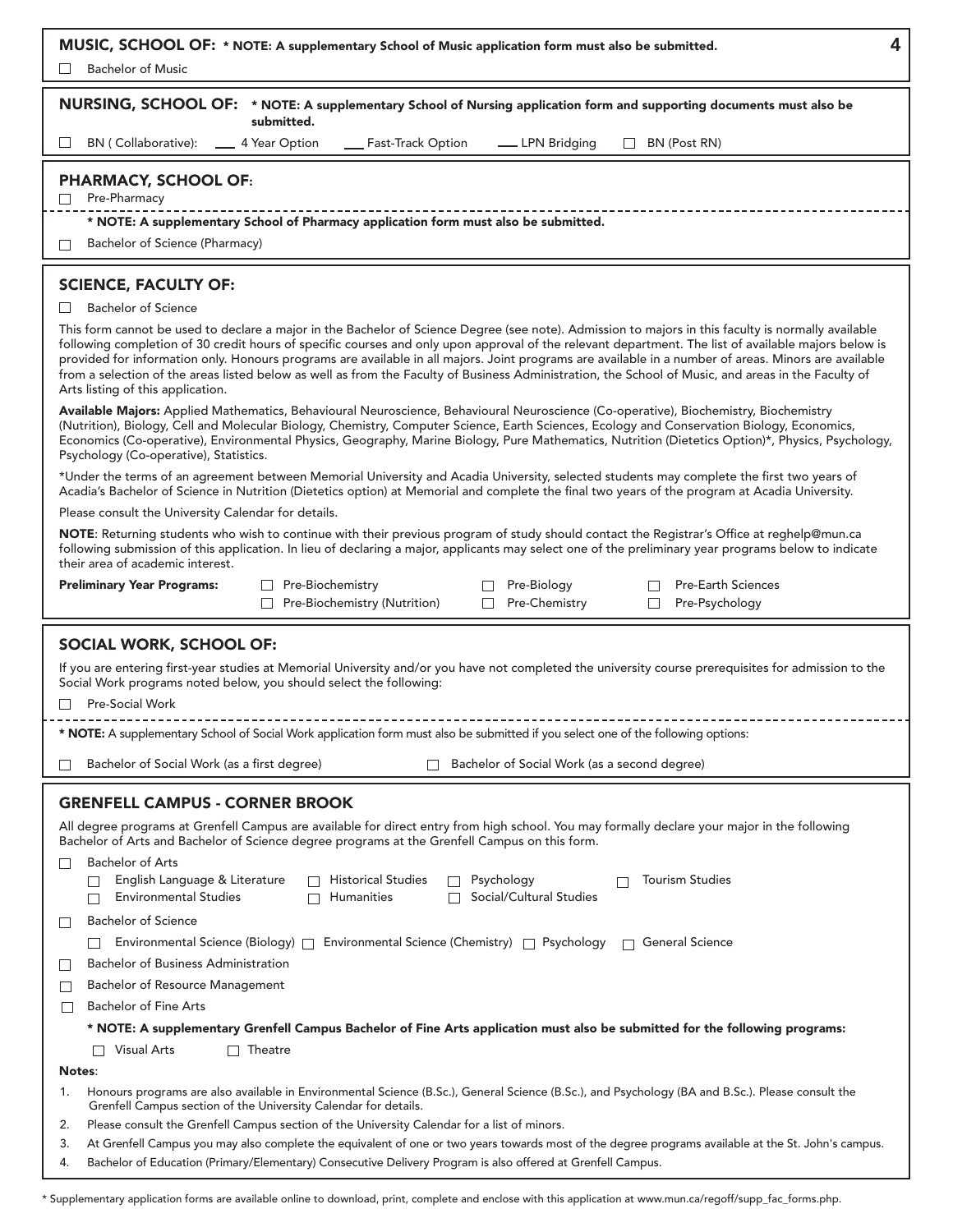**OTHER STUDENTS:** This category applies only if: a) you are applying to take courses for interest only; b) you are taking courses for Affiliated Programs (e.g. CMA, CGA, ICB, etc.); or c) you are taking courses as part of an official institutional exchange agreement.

**UNDECIDED STUDENTS:** You can indicate this category if you are unprepared to declare any of the Faculties or pre-programs. П

## **CATEGORY OF ADMISSION AND REQUIRED DOCUMENTATION**

Select one Category of Admission below and make note of the documents necessary to assess your application. Documents submitted in support of an application cannot be returned.

**\*Note:** All required academic transcripts **must be sent directly by the institution** you attended or the authority that issues these records (e.g. Department of Education). In all categories noted below additional documentation may be required depending on program selection. This will be clarified as the application process unfolds. In addition, English Language Proficiency requirements apply to all applicants. Please consult the University Calendar for further information.

#### **I. HIGH SCHOOL (Secondary School) Applicants:**

 $\Box$ 

- **Current High School Student in Newfoundland and Labrador.** No documents required since course registrations and results are normally made  $\Box$ available to the university electronically by the provincial Department of Education. MCP number as it appears on your high school transcript is required under the Personal Information Section of this application.
- **Current High School Student Outside Newfoundland and Labrador.** Documents required: Official interim high school transcript, including confirmation  $\Box$ of course registrations for current academic year. Official final transcript of high school results.\*
- **Previous High School Graduate (no subsequent post-secondary study completed).** Documents required: Official final high school transcript (and/or  $\Box$ certificate) identifying courses completed, grades received and confirmation of official graduation status.\*
- **Concurrent Studies (high school student seeking admission to complete an on-campus university course concurrent with their final year in high school).**  $\Box$ Documents required: Official high school transcript identifying current course registrations and mid-term results, along with confirmation of intended final year course registrations; letter of recommendation from principal or guidance counselor; and personal statement identifying the specific course for which enrolment is requested and why.\*
- **International Baccalaureate (IB) Student.** Documents required: An interim transcript identifying courses and predicted grades (current IB student); or an  $\Box$ official and final IB transcript (previous IB graduate).\*
- **Other Current High School Program (eg. ABE).** Documents required: Official transcript of marks, including current course registrations.  $\Box$
- **II. POST-SECONDARY INSTITUTION (Recognized University/College) Applicants:**
- **Transfer (attended or attending another recognized post-secondary institution).** Documents required: Official interim (if courses in progress) and final  $\Box$ transcripts from all post-secondary institutions attended, and official course outlines for courses completed at recognized international post-secondary institutions. If a degree has not been awarded, an official high school transcript is also required.\*
- **Visitor (enrolled in a program at another recognized institution and wishing to complete courses at this university for transfer credit to home**  $\Box$ institution). Documents required: Official and final transcript from home institution. If you are currently completing courses a "Letter of Permission" from your home institution or official interim transcript is acceptable.\*
- $\Box$ **Exchange (seeking admission as part of an official Institutional Exchange Agreement).** Documents required: Letter of Recommendation from bome institution. Please indicate here the name of home institution or formal exchange agreement:

#### **III. OTHER APPLICANTS:**

- **Mature (those who have not fulfilled admission criteria in any of the above categories but are 21 years of age or older).** Documents required: Official academic transcripts including high school as well as transcript(s) related to any additional study or courses completed; two letters of academic reference from persons competent to assess ability to proceed with university-level study; a personal statement outlining academic goals and grounds for requested admission; and official proof of age.\*
- $\Box$ **Senior Citizen (must be 60 years of age or older).** Documents required: Official proof of age.\*

#### **IV. READMISSION APPLICANTS:**

- **An applicant whose last post-secondary institution attended was Memorial University.** No documents required. П
- **An applicant who has attended any other recognized post-secondary institution since his/her last attendance at Memorial University.**  $\Box$ Documents required: Official and final transcripts from post-secondary institution(s) attended.\*

## **APPLICATION SUBMISSION**

| Application Processing Fee: Please see the information regarding fees on the first page of this application. Provide credit card information here or |            |          |  |  |  |  |  |  |  |  |
|------------------------------------------------------------------------------------------------------------------------------------------------------|------------|----------|--|--|--|--|--|--|--|--|
| ensure that a cheque or money order is enclosed.                                                                                                     |            |          |  |  |  |  |  |  |  |  |
| Credit Card (check one): _____ VISA                                                                                                                  | Mastercard | Card No. |  |  |  |  |  |  |  |  |

| $\sim$ | $\sim$ $\sim$ |  |
|--------|---------------|--|
|        |               |  |
|        |               |  |
|        |               |  |

| Name on Card: | <b>Expiry Date:</b> | Signature: |
|---------------|---------------------|------------|

**5**

#### **Declaration:**

|                                                                                          | I hereby apply for enrolment at Memorial University of Newfoundland and certify that the information contained herein is complete and correct. I       |  |
|------------------------------------------------------------------------------------------|--------------------------------------------------------------------------------------------------------------------------------------------------------|--|
|                                                                                          | understand that the failure to disclose information required on this application form is considered to be an academic offence. If admitted, I agree to |  |
|                                                                                          | abide by all of the rules and regulations set out by the University. I make this application with the acknowledgement that it is subject to all of the |  |
|                                                                                          | provisions of the current and future University Calendars which govern my course of study at the University, including, without restricting the        |  |
|                                                                                          | generality of the foregoing, any and all limitations and qualifications set out therein. I hereby authorize Memorial University of Newfoundland to     |  |
|                                                                                          | contact any school or post-secondary institution which I have attended for further information regarding my academic record as needed or to share      |  |
|                                                                                          | misrepresented or falsified educational credential information with other post-secondary institutions. If I am a current or recent Newfoundland        |  |
|                                                                                          | and Labrador high school student, I authorize the Department of Education, in the Province of Newfoundland and Labrador, to release my                 |  |
| high school records to the Office of the Registrar, Memorial University of Newfoundland. |                                                                                                                                                        |  |
|                                                                                          |                                                                                                                                                        |  |
| Signature:                                                                               |                                                                                                                                                        |  |

Thank you for your interest in Memorial University! The Office of the Registrar will contact you very soon following submission of your application to confirm your Memorial University Student ID and requested Program of Study and any additional information that may be required to complete your application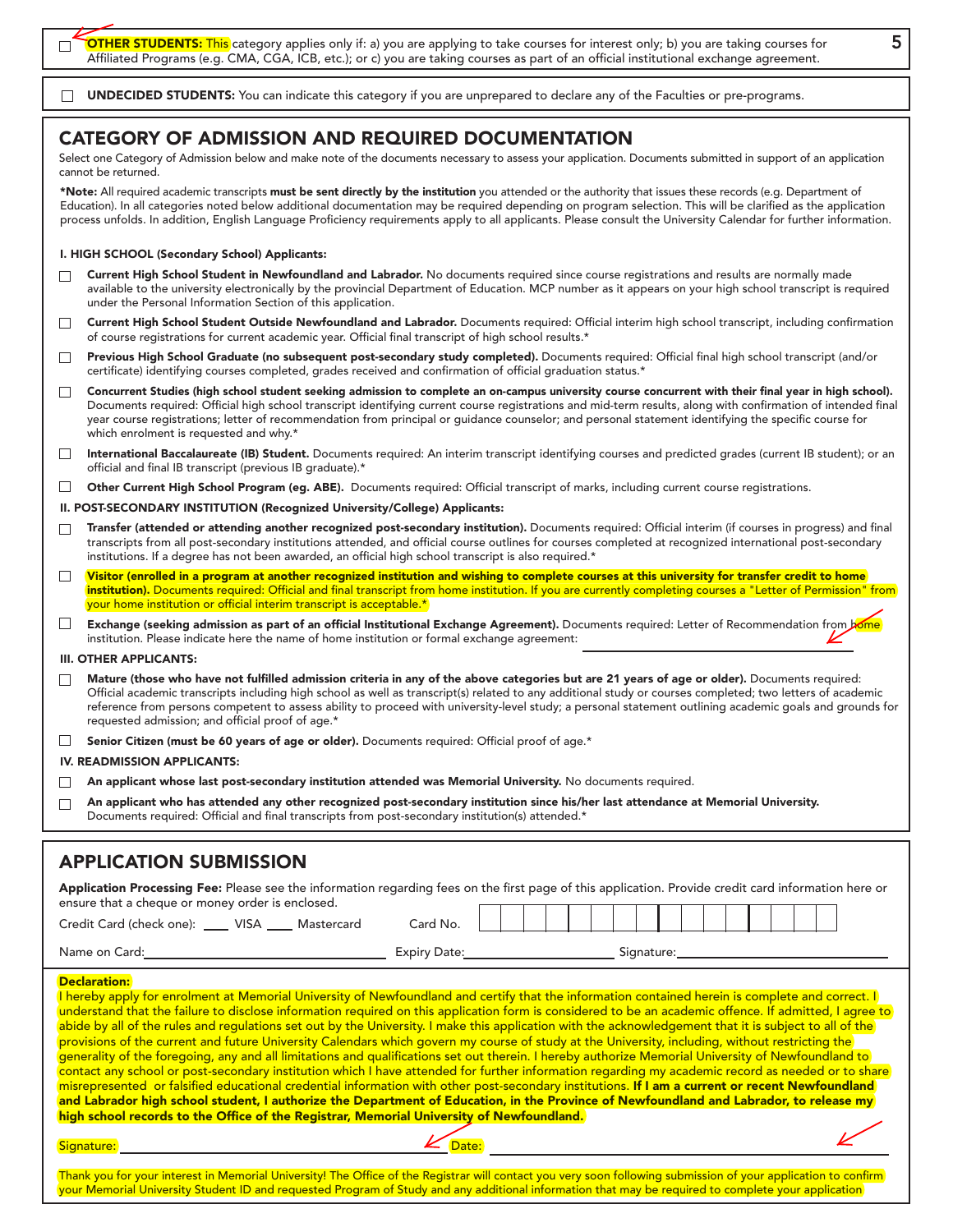

## **English Language Proficiency**

*The language of instruction at Memorial University is English. In order to ensure that exchange students meet Memorial University's English language requirements, a professor who has taught the student in English is required to complete this form.* 

Student's Name:

I confirm that I have instructed the student named above in English and that the student's level of English proficiency is suitable for an exchange at Memorial University. I understand that during the exchange the student may be required to write assignments and/or exams, give presentations and/or participate in class discussion in English.

\_\_\_\_\_\_\_\_\_\_\_\_\_\_\_\_\_\_\_\_\_\_\_\_\_\_\_\_\_\_\_\_\_\_ \_\_\_\_\_\_\_\_\_\_\_\_\_\_\_\_\_\_\_\_\_\_\_\_\_\_\_

Name (please print) University Name

Signature Date Date

\_\_\_\_\_\_\_\_\_\_\_\_\_\_\_\_\_\_\_\_\_\_\_\_\_\_\_\_\_\_\_\_\_\_ \_\_\_\_\_\_\_\_\_\_\_\_\_\_\_\_\_\_\_\_\_\_\_\_\_\_\_

- *If proficiency test score is available please include in package.*
- *At Memorial University minimal requirement are:*
	- *TOEFL: A minimum score of 79 with at least 20 in each of Reading and Writing, and no less than 17 in Listening and Speaking*
	- *IELTS: A minimum overall band score of 6.5, with at least band 6 in each of Writing and Reading*.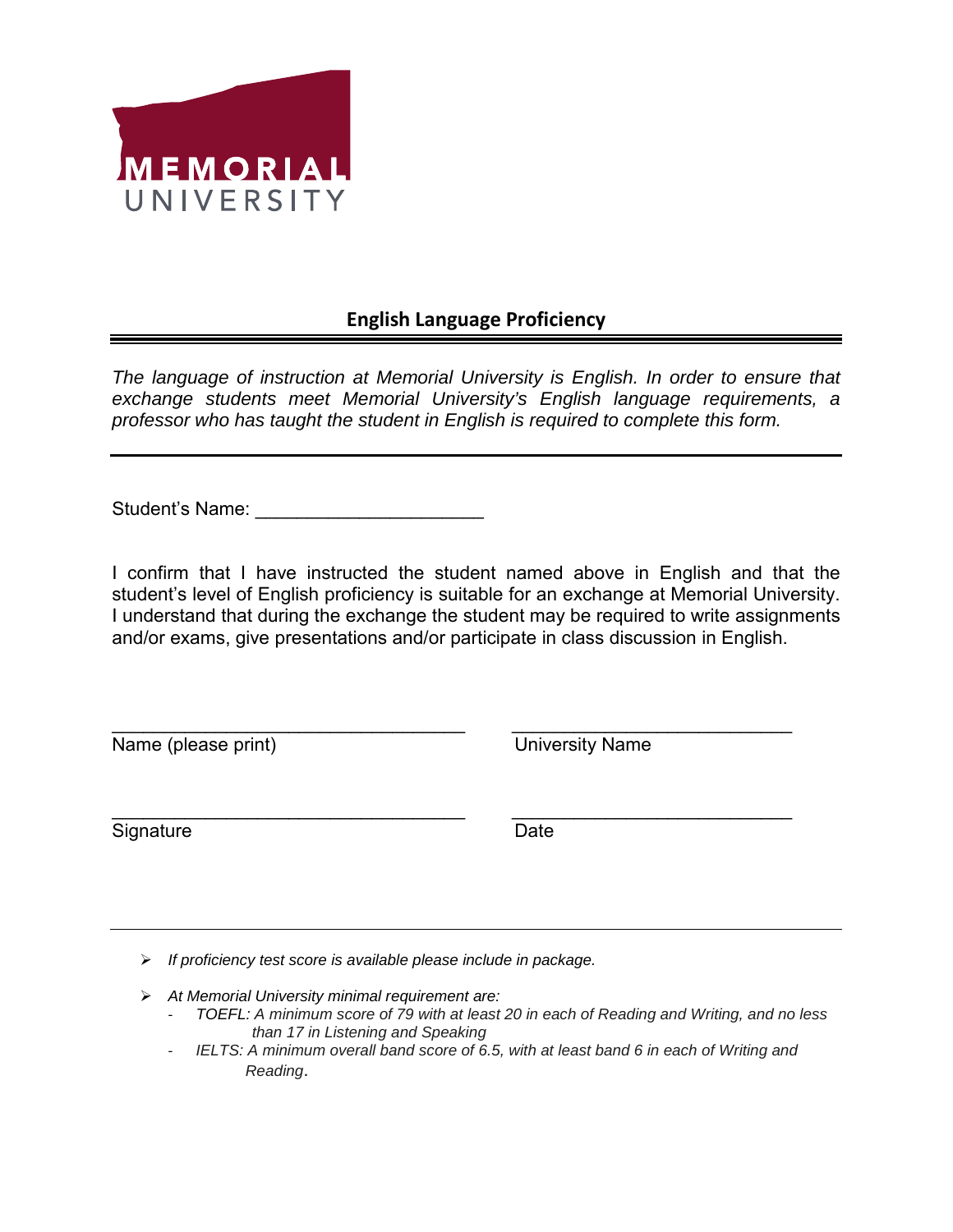

## **Letter of nomination**

*The language of instruction at Memorial University is English. In addition to meeting Memorial University's English language requirements, the student must also be nominated by their home university. The student's exchange coordinator is required to complete this form.* 

Student's Name: **Example 2018** 

I confirm that the student named above is suitable for an exchange at Memorial University.

*Please use the space below to complete on your recommendation:*

 $\overline{\phantom{a}}$  , and the contribution of the contribution of the contribution of the contribution of the contribution of the contribution of the contribution of the contribution of the contribution of the contribution of the Name of Coordinator (please print) University Name

 $\overline{\phantom{a}}$  , and the contribution of the contribution of the contribution of the contribution of the contribution of the contribution of the contribution of the contribution of the contribution of the contribution of the Signature Date Date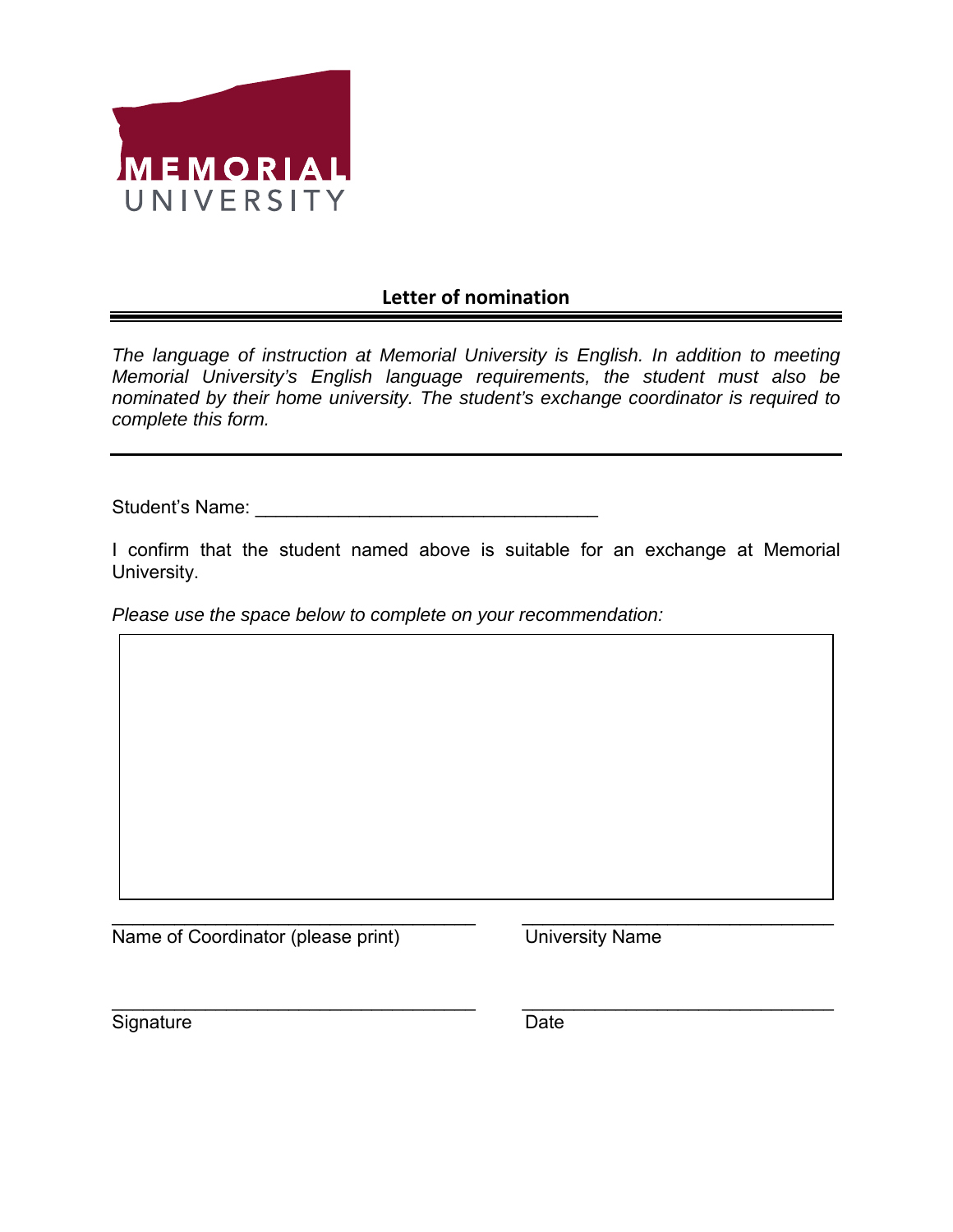# **Course Selection Form‐**

Please rank, **in order of preference**, all coursesthat you are interested in taking (you must select at least 8). Please sign below indicating that you give the International Centre permission to conductinitial registration on your behalf. Where possible, we will register you for your top listed choices. Should a course be cancelled or conflict with another course, we will then automatically register you for the next course on your list. Each department will showcase their course selections. Please visit the appropriate departmental webpage by searching on www.mun.ca.

Search for undergraduate courses offered here: *http://www.mun.ca/regoff/registration/course\_offerings.php*

Please note:

5 MUN courses(full course load) = 30 ECTS \***We recommend 4 MUN courses maxfor exchange students**\* 3 MUN credits(i.e. one course) = 6 ECTS

### **Please return form via email (international@mun.ca) or fax (+1 709 864‐4330)**

Name: Name: Name: Name: Name: Name: Name: Name: Name: Name: Name: Name: Name: Name: Name: Name: Name: Name: Name: Name: Name: Name: Name: Name: Name: Name: Name: Name: Name: Name: Name: Name: Name: Name: Name: Name: Name: Number of courses you are required to take by your home institution: Signature of student: Name and title of home university official responsible for approving your course selection:

Signature of university official:  $\blacksquare$ 

| Course Preference | Course Code     | <b>Course Name</b>            |
|-------------------|-----------------|-------------------------------|
| Rank              | (ex. POSC 3610) | (ex. Public Administration in |
|                   |                 | Canada)                       |
| 1.                |                 |                               |
| 2.                |                 |                               |
| 3.                |                 |                               |
| 4.                |                 |                               |
| 5.                |                 |                               |
| 6.                |                 |                               |
| 7.                |                 |                               |
| 8.                |                 |                               |
| 9.                |                 |                               |
| 10.               |                 |                               |

If you would like to make a change to yourschedule, please visit the International Centre after arriving in St. John's. **We will not make adjustmentsto your schedule until after your arrival.**

Memorial University protects your privacy and maintains the confidentiality of personal information. The information collected on this form is collected under the authority of the Memorial University Act (RSNL 1990 Chapter M-7) and will be used to by the International Centre for administrative purposes. If you have any questions concerning the collection and use of this personal information, please contact the *International Program Coordinator at 1 709 864‐4473.*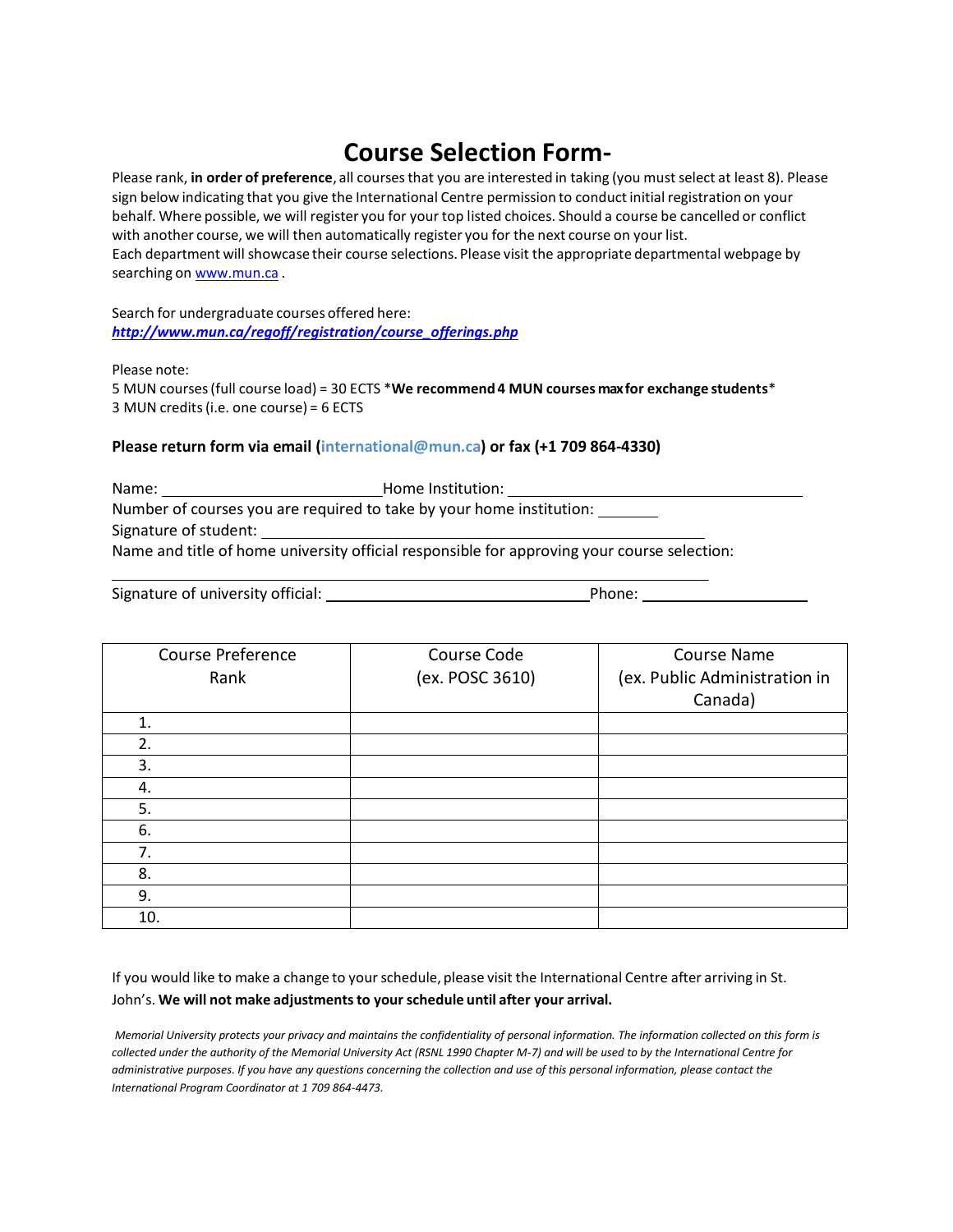



## **MUN Mentors Application Fall 2015**

Mentee Application - Exchange

*The MUN Mentors Program is a peer mentorship program whereby new international students are mentored by current MUN students during their first semester at Memorial.* 

**As a Mentee you will …** 

- Meet someone who can give a student perspective on academic, social, and personal matters
- Learn more about the traditions and customs of another culture
- Participate in multi-cultural events with other international and Canadian student
- Have the opportunity to teach another student about your own culture

*For more information see this link [http://www.mun.ca/isa/mun\\_mentors/mentee.php](http://www.mun.ca/isa/mun_mentors/mentee.php)*

| Given (First) Name:                                                                                                               | Family (Last) Name: |
|-----------------------------------------------------------------------------------------------------------------------------------|---------------------|
| <b>Student Number:</b>                                                                                                            | Gender:             |
| Program of Study:                                                                                                                 | Country of Origin:  |
| Email:                                                                                                                            |                     |
| Age: 18 - 22<br>$23 - 26$<br>$27 - 30$                                                                                            | 31 or older         |
| Do you speak any languages other than English? Yes                                                                                | No                  |
| If yes, please specify:                                                                                                           |                     |
| Do you agree to the release of this information to the Mentoring<br>Program Coordinator and to other relevant staff and students? | Yes<br>No.          |
| 1. What are you hoping to gain from being matched with a mentor?                                                                  |                     |

2. Is there anything in particular that you would like us to consider when matching you with a Mentor?